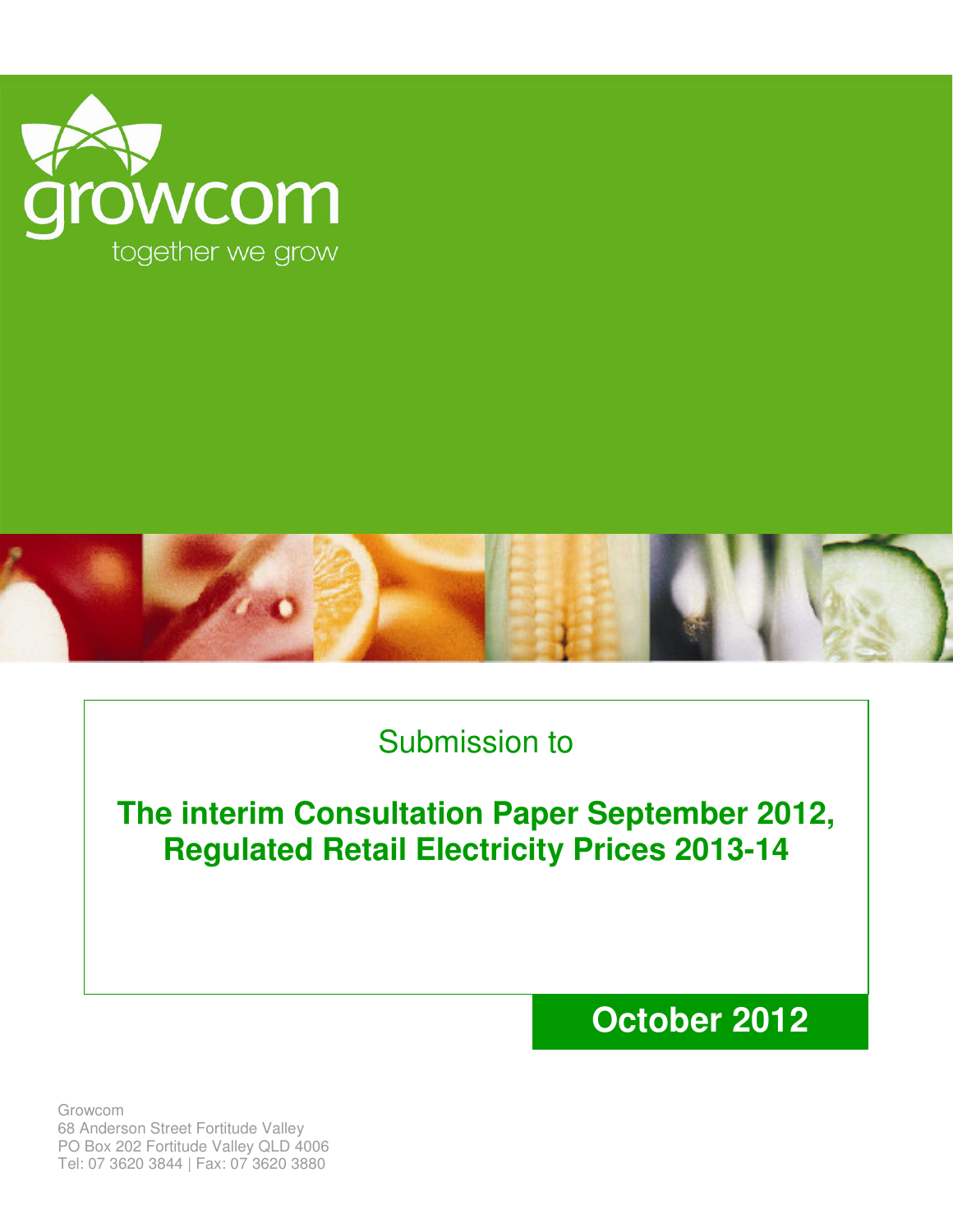## **About Growcom**

Growcom is the peak representative body for the fruit and vegetable growing industry in Queensland, providing a range of advocacy, research and industry development services. We are the only organisation in Australia to deliver services across the entire horticulture industry to businesses and organisations of all commodities, sizes and regions, as well as to associated industries in the supply chain. We are constantly in contact with growers and other horticultural business operators. As a result, we are well aware of the outlook, expectations and practical needs of our industry.

The organisation was established in 1923 as a statutory body to represent and provide services to the fruit and vegetable growing industry. As a voluntary organisation since 2003, Growcom now has grower members throughout the state and works alongside other industry organisations, local producer associations and corporate members. To provide services and networks to growers, Growcom has about 30 staff located in Brisbane, Bundaberg, Townsville, Toowoomba and Tully. We are a member of a number of state and national industry organisations and use these networks to promote our members' interests and to work on issues of common interest.

Thank you for the opportunity to submit a response regarding the interim consultation paper. Growcom's response to specific issues within the paper

Appendix A Item 2:

Consideration of customer impacts and transitional arrangements

• Growcom is appreciative of the extended transitional arrangements however a number of our growers have been excluded from this process as a result of T22 small not being included. The significant increase in tariff rates (76%) has impacted severely with no options for growers to action in an effort to reduce electricity costs. To assist irrigators in this situation Growcom would like to see them being able to change to an obsolete irrigation tariff and be subject to the transition.

It is unclear at this stage what activities need to be undertaken and how QCA will address the increase in tariff rates throughout the transitional period. This process needs to be clearly outlined to ensure minimal impacts to customers and enable industry peak bodies to effectively assist their members.

Appendix A Item 5: Other matters in the delegation and ToR (Time-of-use Tariffs)

• Growcom for a number of years has delivered a water use efficiency program to the horticulture sector. During this time we have promoted practice change and assisted irrigators to improve irrigation systems and the management of. As per this change the majority of irrigators have adopted highly efficient application systems which are designed to apply sufficient crop water requirement on a daily basis whilst taking advantage of lower (off-peak) energy costs. These changes,